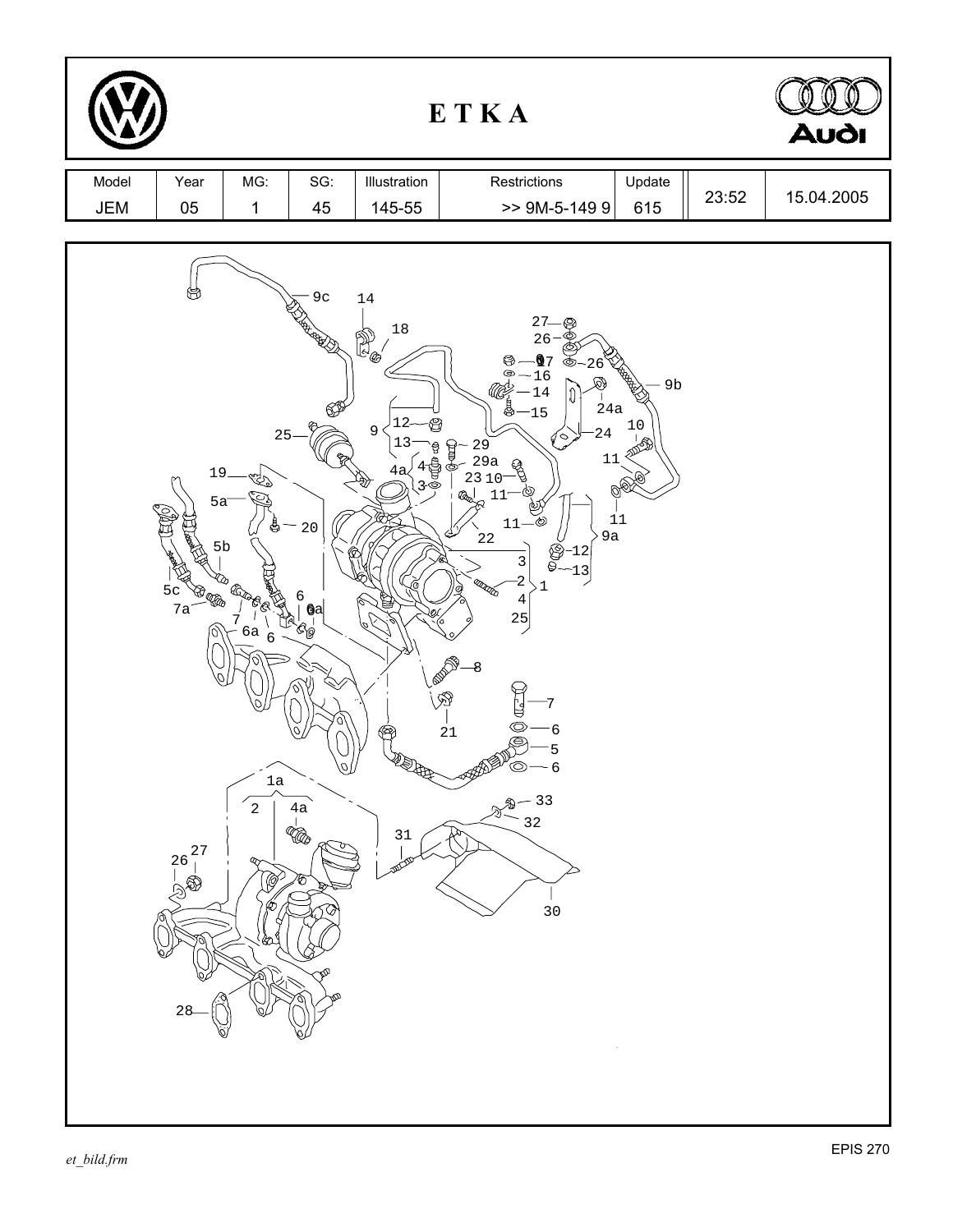

## **E T K A**



| Model | Year     | MG: | $\mathbf{c} \cap \mathbf{c}$<br>ას: | Illustration                             | Restrictions  | Update | つつ・よつ<br>20.02 |                     |
|-------|----------|-----|-------------------------------------|------------------------------------------|---------------|--------|----------------|---------------------|
| JEM   | ~-<br>Űċ |     | $\cdot$ .<br>45                     | --<br>$\overline{\phantom{a}}$<br>145-55 | 9M-5-149<br>ч | 615    |                | .2005<br>.04<br>15. |

| Pos            | Part Number     |            | Name                                          | Remarks        | Qty            | Model                    |
|----------------|-----------------|------------|-----------------------------------------------|----------------|----------------|--------------------------|
|                |                 |            | turbocharger<br>exhaust manifold              | 1.91tr.        |                | diesel eng.:<br>ALH, BEW |
| (1A)           | 038 253 019 C   |            | exhaust manifold with turbo<br>charger        | <b>GARRETT</b> | 1              | <b>ALH</b>               |
| (1A)           | #038 253 019 CX |            | exhaust manifold with turbo<br>charger        | <b>GARRETT</b> | 1              | ALH                      |
| (1A)           | 038 253 019 S   |            | exhaust manifold with turbo<br>charger        | <b>GARRETT</b> | 1              | <b>BEW</b>               |
| $\overline{2}$ | 044 514 5<br>N  |            | stud                                          | M8X25          | x              | ALH, BEW                 |
| 4Α             | 028 145 786     |            | union with sealing washer                     | M10X1/M14X1,5  | $\mathbf{1}$   | <b>ALH</b>               |
| 5C             | 028 145 736 AJ  |            | oil return line                               |                | 1              |                          |
| (5C)           | 038 145 736 C   |            | oil return line                               |                | 1              | <b>BEW</b>               |
| 7Α             | N               | 908 371 01 | union                                         | A12XM18X1,5    | 1              |                          |
| (8)            | b 028 145 800   |            | 12 point socket head screw                    | M8X46          | x              |                          |
| (9)            | 038 145 771 D   |            | oil pipe                                      |                | $\mathbf{1}$   |                          |
| (9)            | 038 145 771 N   |            | oil pipe                                      |                | 1              | <b>BEW</b>               |
| 10             | 021 071 5<br>N  |            | banjo bolt                                    | LL8            | 1              |                          |
| 11             | 013 812 3<br>N  |            | sealing washer                                | A12X15, 5X2, 5 | $\overline{2}$ |                          |
| 12             | 021 022 2<br>N  |            | union nut                                     | AL8            | 1              |                          |
| 13             | 020 829 2<br>N  |            | ring                                          | S8             | $\mathbf{1}$   |                          |
| 14             | 020 609 3<br>N  |            | clamp                                         | D1-8X15        | $\overline{2}$ |                          |
| 15             | N               | 100 829 07 | bolt, hex. hd. (combi.)                       | M6X16-Z1       | $\overline{2}$ |                          |
| 17             | N               | 901 752 03 | shouldered hex. nut                           | M6             | $\overline{2}$ |                          |
| 18             | N               | 901 752 03 | shouldered hex. nut                           | M6             | 1              |                          |
| 19             | 028 145 757     |            | qasket                                        |                | $\mathbf{1}$   |                          |
| 20             | $+ N$           | 905 927 03 | bolt, hex. hd. with shoulder,<br>self-locking | <b>M6X16</b>   | $\overline{2}$ |                          |
| 21             | N               | 908 946 01 | hex. nut, self-locking                        | <b>AM8</b>     | 1              | ALH                      |
| (22)           | 038 145 535 E   |            | support                                       |                | 1              | ALH                      |